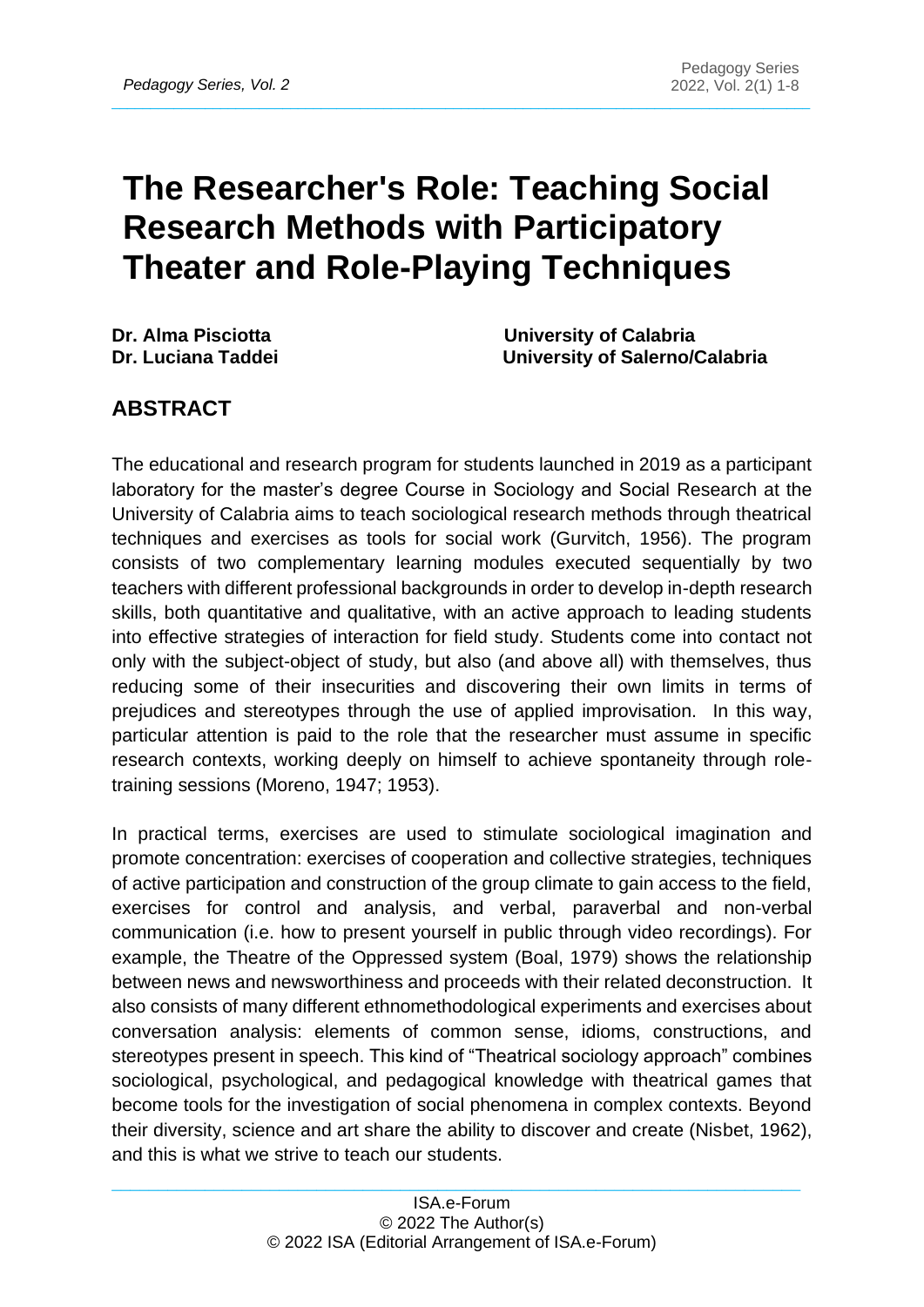# *Pisciotta and Taddei* **KEYWORDS**

Theatre, teaching, learning, researcher, reflexivity, laboratory, methods, innovation.

### **Introduction**

Started in 2019, the *Didactic, editorial and research Laboratory* is a highly innovative educational course in the master's degree of the "Sociology and Social Research" program offered by the University of Calabria. It is also the first of its kind in the country, combining social research methods with applied theatre techniques as tools for sociological inquiry.

The course consists of lectures, seminars and tutorial assignments with practical experiences to show and analyze the whole research process from the beginning - how to approach the field - to the end - for example, on how to write an academic paper and improve public speaking skills. This course focuses on teacher experiences in this area, with the aim to encourage students to reflect on themselves and their choices through pedagogical and theatrical training that also includes metacognitive strategies.

As teachers, we help students to recognize and value their professional life experiences and self-awareness, teaching them how to identify and overcome limits and insecurities, thereby reducing the risk to lapse into prejudices and stereotypes with their subject/object of study.

Indeed, in fieldwork, the researcher interacts with or observes individuals or groups, and gathers data along the way. Therefore, it is imperative to learn how to manage personal opinions and endeavor to not be influenced by common sense thinking.

With the help of theatre techniques and exercises (Gurvitch, 1956), we strive to guide students in a process of reflection and action, preparing them for complex thinking about their role in a dynamic and complex reality.

#### **Structure of the course**

The laboratory includes two different activity modules.

During the first part, given by Alma Pisciotta, students are involved in many participatory theatre activities and improvisational acting exercises to discover the expressions and elements of verbal, paraverbal and non-verbal communication. It helps researchers in different circumstances such as during an observation or while conducting an interview.

In contrast, the second part, given by Luciana Taddei, is dedicated to applying quantitative, qualitative, and mixed methods (Mertens et al., 2016), starting from a theoretical and epistemological perspective that bridges the gap between historical paradigms of social research (Greene, 2015). We retrace with students all phases of research design, starting with theory and hypothesis to the reporting of results.

In particular, the training includes giving interviews with or without questionnaires,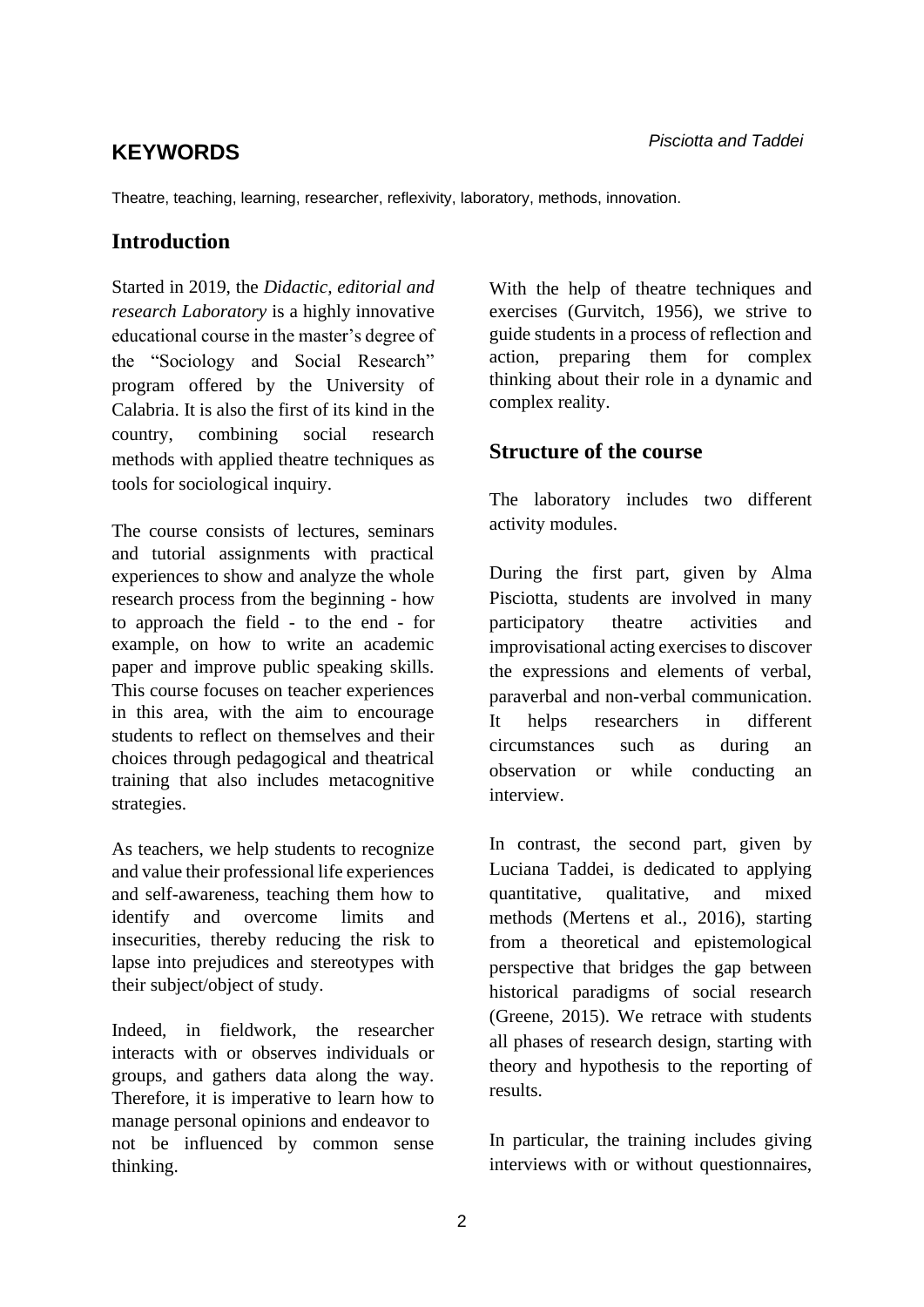#### *Pedagogy Series, Vol. 2*

conducting natural and systematic observations, organizing experiments, and using secondary documents and data to carry out an entire research project. Great attention is paid to digital and visual methods, as well as to social network analysis and interdisciplinary research.

Finally, we focus on the best way to write or present scientific results. Students can explore the difference between writing articles, chapters, books, and papers, bearing in mind the possibility of using auditory and visual channels.

Editorial lessons focus on: 1) how to carry out bibliographic research, report citations and references; 2) how to write a text in its contents, structure, format, layout, as well revision; 3) the best ways to present data and documents (tables, graphs, images, figures, attachments, hyperlinks, etc.); 4) existing possibilities for the dissemination of results (reviews, editors, web, and open access).

This paper will examine the first part of the teaching and learning path. Among the various elements that characterize the *Didactic, editorial and research Laboratory*, participatory theatre and roleplaying techniques represent an innovative approach to develop the researcher's awareness.

#### **Laboratory teaching**

Our teaching and learning proposal is structured as a team project (Hesse-Biber, 2015) including teachers with different backgrounds and a group of master's students with distinct interests. The collaboration between teachers and students allows approaching the topics in a flexible manner, continuously stimulating student interest and focus. The Laboratory never has a pre-structured plan of lessons, however lessons come up through student suggestions and teacher acceptance of *stimuli*.

We believe that the application of social research methods must be adaptable and innovative, and our teaching and learning process follows this assumption. The constant discussion with students is useful for both parties: teachers can always question themselves without losing reflexivity, and students can become protagonists of the entire research process through discussion with teachers on an equal footing. This kind of interaction requires lessons that develop from practical experiences and teachers who can tolerate and embed ambiguity and "disorder" (Bazeley, 2003). The laboratory integrates theory and practice in every step of the teaching and learning process.

Theory is the basis on which collective knowledge can be co-built, but starting with a real-world problem is a more natural method in which the individual is able to learn deeply (see for instance, Gorard, 2010). Questions and methods are derived from the concrete problems we face in the field.

Lessons are planned mixing frontal lectures, collective activities, selfassessment pauses and individual meetings (Taddei, 2021). Frontal lectures are necessary because of the different levels of training from which students start. Collective activities stimulate the active participation of students, encourage debate, promote collaboration, and stimulate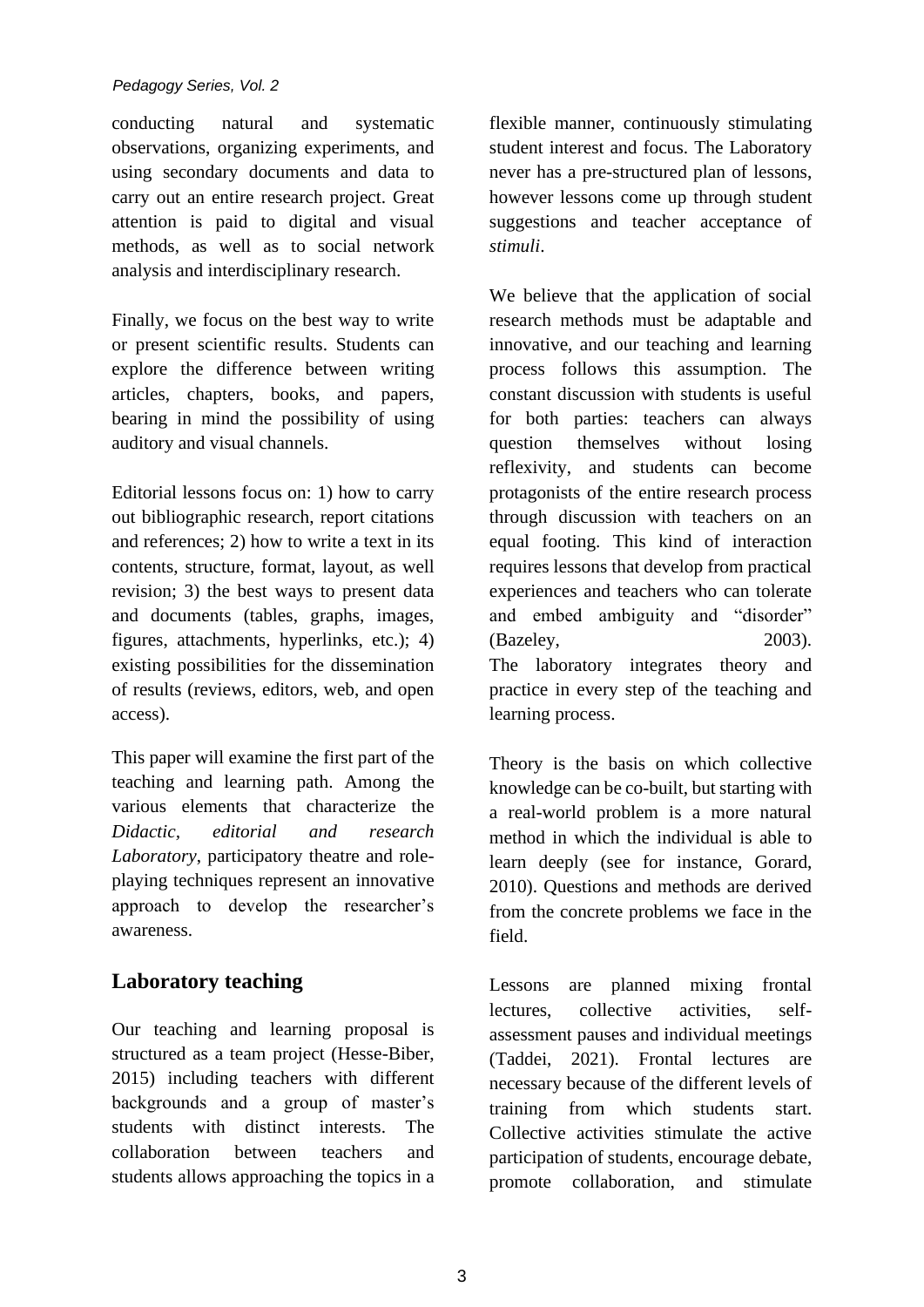exchanges through examples, exercises, and simulations.

For this course, there are also important self-assessment pauses. On the one hand, students can understand the level of knowledge achieved; on the other hand, teachers can identify gaps in knowledge and grasp how to adjust and individualize pedagogical practices.

In addition, individual meetings are planned throughout the course period with the aim of individualizing the single carriers.

Each year, our laboratory teaching helps us to understand better the difficulties and potential of the students. This interactive laboratory aims at transforming traditional learning by proposing a way of teaching that "challenges traditional views and assumptions; encourages new ways of thinking; and conceptualizes [research methods] in light of new knowledge, scholarship, and ways of knowing" (Kitano, 1997, 23).

## **Participatory theatre**

Since theatre was born, it always had the function of telling stories as a celebration of society by playing pieces of reality or describing imaginary places and worlds filled with myths transformed into ethical questions posed directly by actors to audience. In contrast with other forms of comment and debate, such as the role played by mass media or other cultural products like movies in modern society, every theatrical event is a creative communication process in which partners (actors and spectators) are both present at the same time in the same place. This characteristic configures theatre and all live art performances as a peculiar social interaction and as "an active agent of change, a form for communal reflection, and a space in which to imagine a better way of living together" (Turner, 1982). This is most evident in all experimental and immersive theatre forms grounded in audience involvement and widely used in psychology. In these cases, the audience is often called the *spect-actor* (Boal, 1979).

In fact, an interesting set of theatrical circumstances and exercises comes from the *Theatre of the Oppressed*, a term coined by Brazilian artist and activist Augusto Boal who encouraged his audience to react directly to the action. Two of his most popular techniques are *Forum Theatre* and *Image Theatre* already used in psychopedagogical approaches to reduce dropout.

The first consists of proposing to a group of spectators, after a first improvisation of a scene, that they replace the protagonist and try to improvise variations on his actions. The real protagonist should ultimately improvise the variation that has motivated him the most. *Forum theatre* releases the audience from the obligation of being passive so that everyone can play a part in the process by interpreting his own role, expressing his ideas, and practicing the actions he deems necessary to free himself from oppression.

The second is composed of a series of physical exercises based on the concept of a multiple mirror of the gaze of other individuals. A group of people looking at the same image is realized on the stage, for example by the *Conductor* or by other participants by showing their feelings, and what is evoked for them, and what their imaginations build up around that image.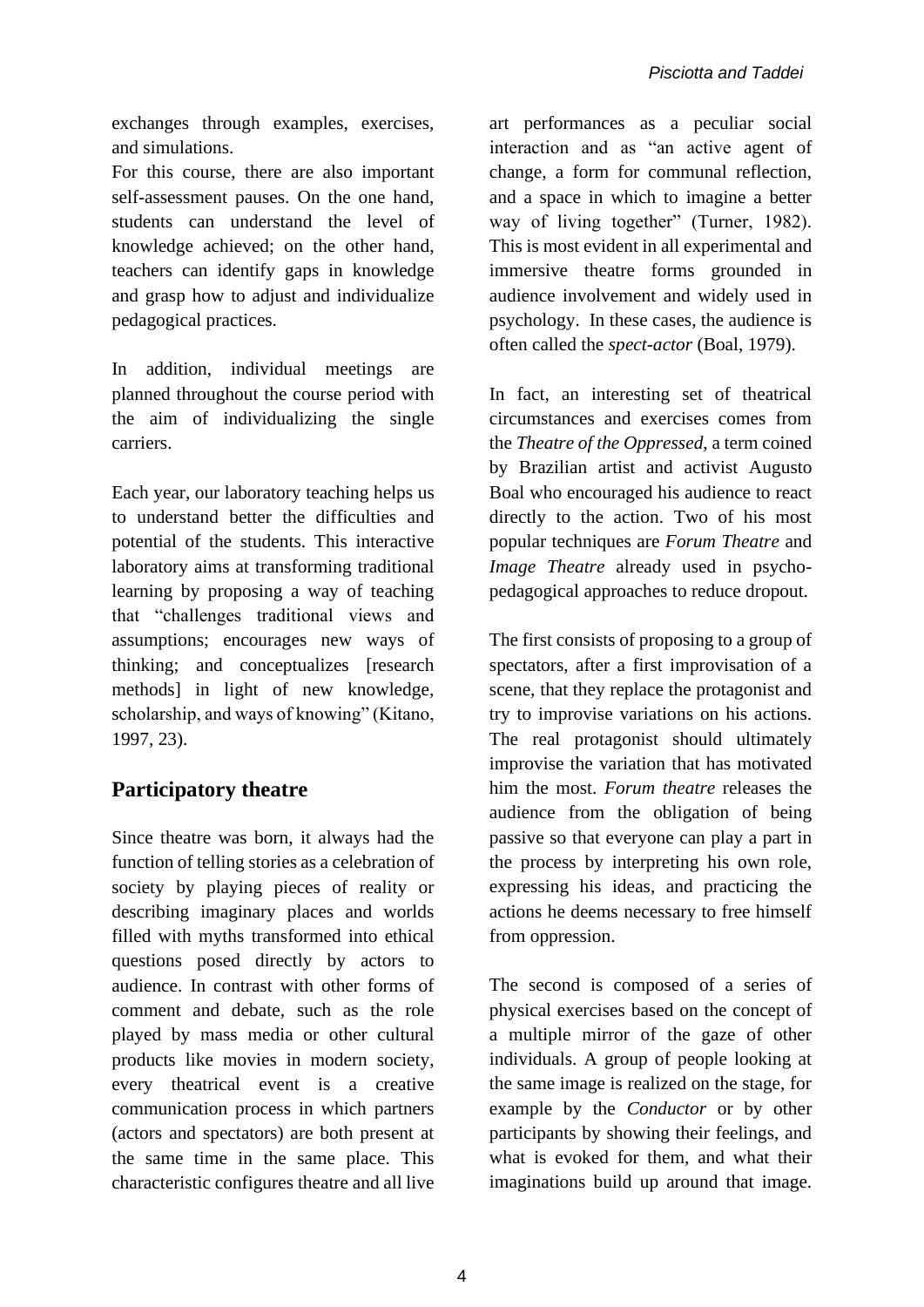This multiple reflection will reveal the hidden aspects to the person who created the image. It is up to the protagonist (the builder of the image) to understand and feel whatever he wants or is able to take from this process. The *Image Theater* has many variations: from rebuilding the image in another manner of static poses to completing the image built by others.

# **Role-playing techniques**

In this connection, productive methods of describing interaction among individuals are *sociodrama* (Moreno, 1943; 1944) and *psychodrama* (Moreno, 1946) already invented by Jacob L. Moreno in 1936, in which theatrical techniques and exercises are honed into an educational approach for social groups in psychology and sociometric analysis. Both use similar spontaneous role-playing, exploring aspects of life through concrete and active actions.

Like *psychodrama*, the essential goals of *sociodrama* provide greater insight and understanding of human relationships, a more thorough and relevant expression of emotions, and experimentation with new behavior or attitudes in a mutually supportive environment. However, in *psychodrama,* the focus of the action is the life of an individual, while in *sociodrama* there is a common theme, issue or situation that the group strives to examine, not only through verbal discussion or debate but also through spontaneous action. Where psychodrama deals with personal relationships, *sociodrama* focuses on professional, workplace or public relationships. Instead of a single individual taking on the role of protagonist (the most

common situation in *psychodrama*), in *sociodrama* the group itself becomes the protagonist of the session. Thus, a fundamental difference between the two is in the types of roles explored. While *psychodrama* uses as a basis for action the personal roles and life story of an individual, *sociodrama* gives the opportunity to explore the roles that people have in common.

Inspired by *psychodrama* and *sociodrama*, but developed in another way, the *Playback Theatre* was invented by Jonathan Fox and his wife Jo Salas in 1975. The *Playback* method (Fox, 1986; Salas, 1993) is based on [improvisational storytelling theatre](https://en.wikipedia.org/wiki/improvisational_theatre) in which the people in the audience, composed of single individuals or members of a specific group (for example: refugees, students, families, ethnical and cultural minorities or social groups), tell stories from their lives and then watch them performed by actors on the spot, and not by themselves - such as in Moreno's model. Far from the positivistic perspective of the sociometric approach, this method appears less invasive for participants because it allows them to take an emotional distance while watching their stories, memories and experiences from another point of view through the artistic interpretation of actors.

The *Playback Theatre* can be used in any analysis of social issues because it represents a powerful tool for research focused on life experiences, common sense, the collective imagination, and their links. Moreover, a *Playback* performance may begin with an explicit theme, and the stories are created following its thread. Sometimes there is no theme as a base, and the underlying concerns and interests of the community will reveal themselves through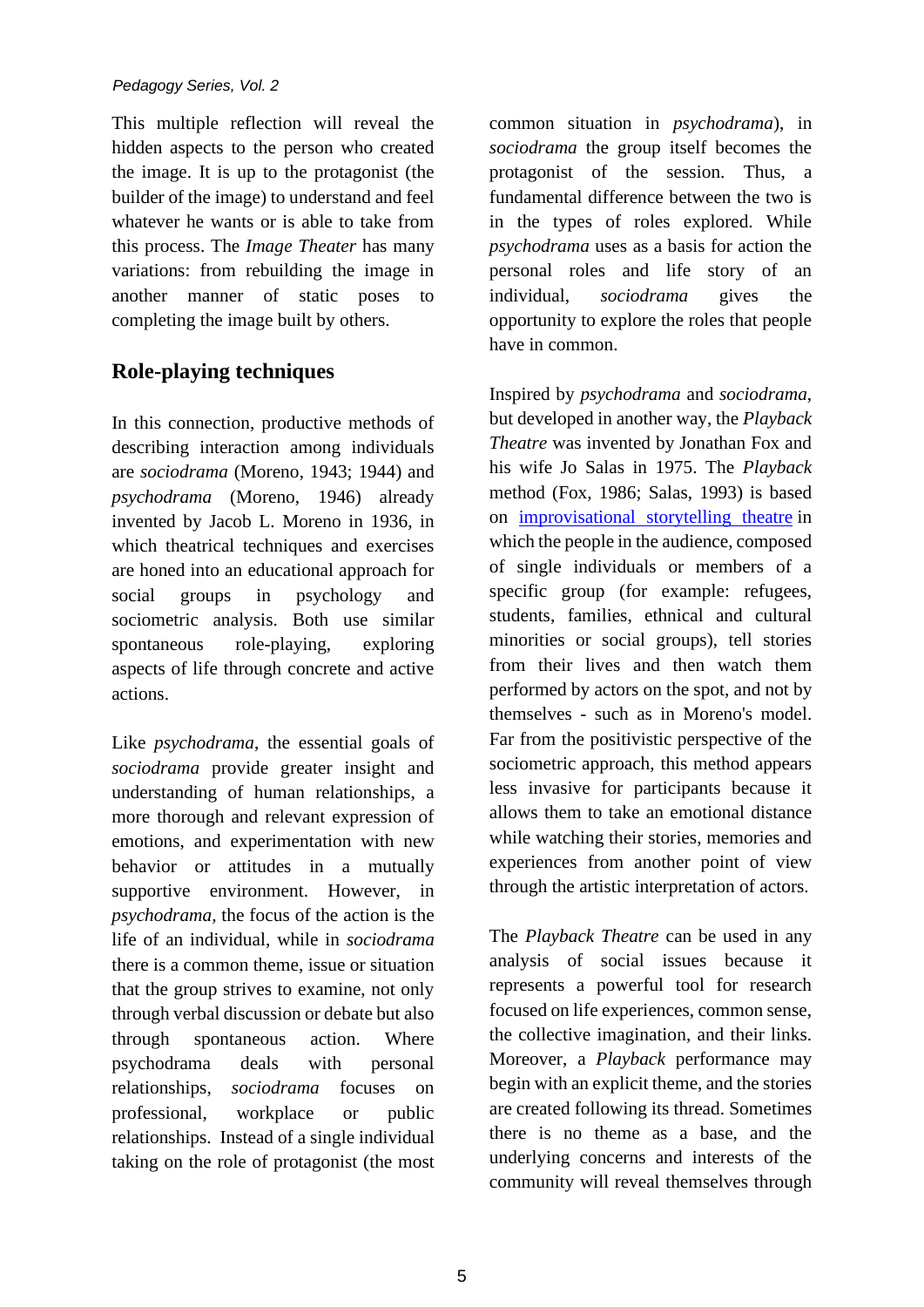a deeper tapestry of the stories. This is not always evident, and a skilled conductor can stimulate consciousness by the end of the session.

Every playback session is led by the *Conductor* who covers the role of facilitator of the process. The session starts when someone who volunteers to tell, called the *Teller*, will come over from the audience area to the *Teller*'s chair. The story is told from this position with the support of the *Conductor* in a brief interview in which the *Teller* also chooses actors to play roles in the story. Once the actors are chosen, they stand and the *Conductor* says: "Let's watch".

During the performance, the actors and musicians will spontaneously improvise a re-enactment of the story, and this takes place in different artistic forms (often without dialogue and only with physical action), in order to present and capture the essence of the story. Following this step, actors look to the *Teller* to receive feedback about their work. This moment represents the opportunity to say something more about feelings provoked by the performance. At times nothing more needs saying, or perhaps a few words - sometimes the *Teller* is given the opportunity to correct or transform the scene, and the actors will replay it.

Lastly, the *Conductor* thanks the *Teller* who returns to his seat in the audience, and another person is invited to tell the next story.

#### **Conclusion**

In conclusion, the peculiarity of this educational project resides precisely in the methods used in the investigation of convictions, behaviors, and beliefs shared by students through the performance of theatrical activities as strategies. This configures a kind of *theatrical sociology* understood as a specific theoreticalmethodological approach, which may combine the corpus of knowledge of the art of acting with those of the social sciences (Pisciotta, 2015; 2016; 2017). It is based on those representations, which aim to stimulate the audience reactions of expecting a direct involvement on the physical, emotional and interpretative level just as it happens in the *breaching experiment* of ethnomethodology (Garfinkel, 1967).

The use of theatre in social work is not only desirable but sometimes necessary, especially in critical contexts such as dropping out of school or in cases of social and economic marginalization. Theatre is a sophisticated expression of a basic human need to tell stories by bringing people together, and to create meaning through narrative and metaphor. Further, and this applies to some kinds of theatre other than those described in this essay, theatre influences thinking and feeling about our lives. It also encourages finding a way to resolve conflict and social problems through self-reflection in a carefree mode of communication that becomes increasingly helpful with young people.

Numerous are the studies of theatre in a social context, but there are few cases in which sociology, as opposed to other social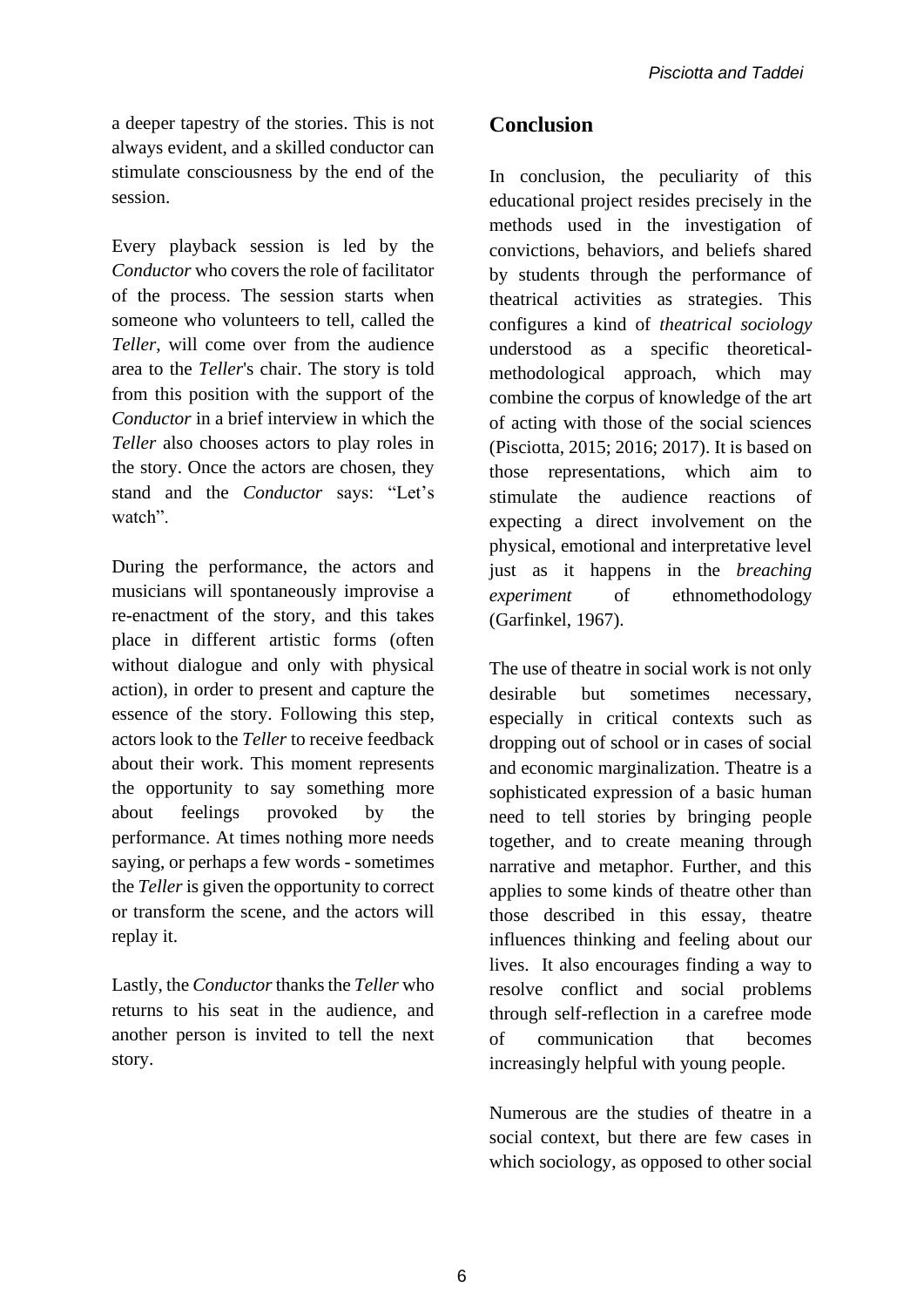sciences, has used the techniques of theatre for its own scientific purpose and analysis, although George Gurvitch proclaimed his desire to rebuild a more empirical sociology

### **References**

- Bazeley, P. (2003). Teaching mixed methods. *Qualitative Research Journal*, 111 - 116.
- Boal, A. (1979), *Theater of the Oppressed*. London: Pluto Press.
- Fox, J. (1986), *Acts of Service - Spontaneity, Commitment, Tradition in the Non Scripted Theatre*, USA: Tusitala Publishing.
- Garfinkel, H. (1967), *Studies in Ethnomethodology,* Prentice-Hall: Englewood Cliffs.
- Gorard, S. (2010). Research Design, as independent of methods. In A. Tashakkori & C. Teddlie (Eds.), *Handbook of mixed methods in social and behavioural research* (2nd ed., 237 - 251). Thousand Oaks, CA: Sage.
- Greene, J. C. (2015). Preserving distinctions within the multimethod and mixed methods merger. In Hesse-Biber, S. N., Johnson, R. B. (Eds.), *The Oxford handbook of multimethod and mixed methods research inquiry* (pp. 606- 615). New York, NY: Oxford University Press.
- Gurvitch G. (1956). Sociologie du théâtre. *Les lettres nouvelles*, IV, 35, 196-210.
- Hesse-Biber, S. (2015). The problems and prospects in the teaching of mixed methods research. *International Journal of Social Research Methodology*, 18 (5): 463 - 477.

inspired by similarities between society and theatre (Gurvitch, 1956).

- Kitano, M. K. (1997). What a course will look like after multicultural change. In A. K. Morey & M. K. Kitano (Eds.), *Multicultural course transformation in higher education: A broader truth* (p. 18-34). Boston: Allyn & Bacon.
- Mertens, D. M., Bazeley, P., Bowleg, L., Maxwell J., Molina-Azorin J. F., and Niglas, K. (2016). The Future of Mixed Methods: A FiveYear Projection to 2020. *Mixed Methods International Research Association* (MMIRA).
- Moreno, J. L. (1943), *The concept of Sociodrama. A new approach to the problem of intercultural relations,* in "Sociometry" VI, Washington: American Sociology Association
- Moreno, J. L. (1944), *Sociodrama. A method for the analysis of social conflicts,* "Psychodrama Monographs" N.1, New York: Beacon House.
- Moreno, J. L. (1946), *Psychodrama*. Vol. I. New York: Beacon House.

Moreno, J. L. (1947). *The Theatre of Spontaneity*. *An introduction to Psychodrama*, New York: Beacon House.

Moreno, J. L. (1953). *Who shall survive? Foundations of Sociometry, Group Psychotherapy and Sociodrama*. New York: Beacon House.